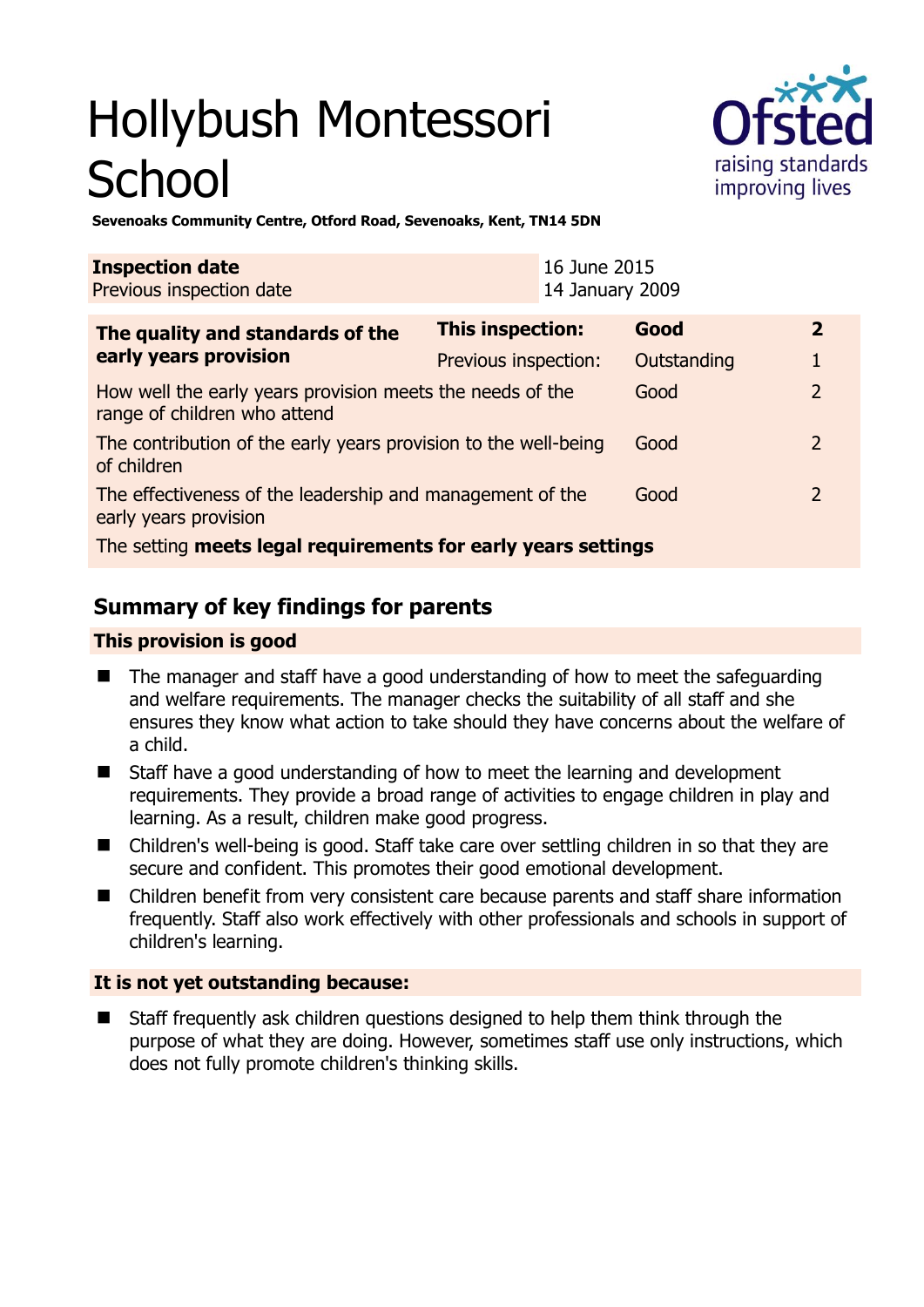# **What the setting needs to do to improve further**

#### **To further improve the quality of the early years provision the provider should:**

■ enhance the consistency of teaching in order to fully promote children's problemsolving and thinking skills.

#### **Inspection activities**

- The inspector observed children at play indoors and outdoors.
- The inspector examined a range of documentation, including children's records.
- The inspector and manager carried out a joint observation.
- $\blacksquare$  The inspector spoke to parents to gather their views.

#### **Inspector**

Susan McCourt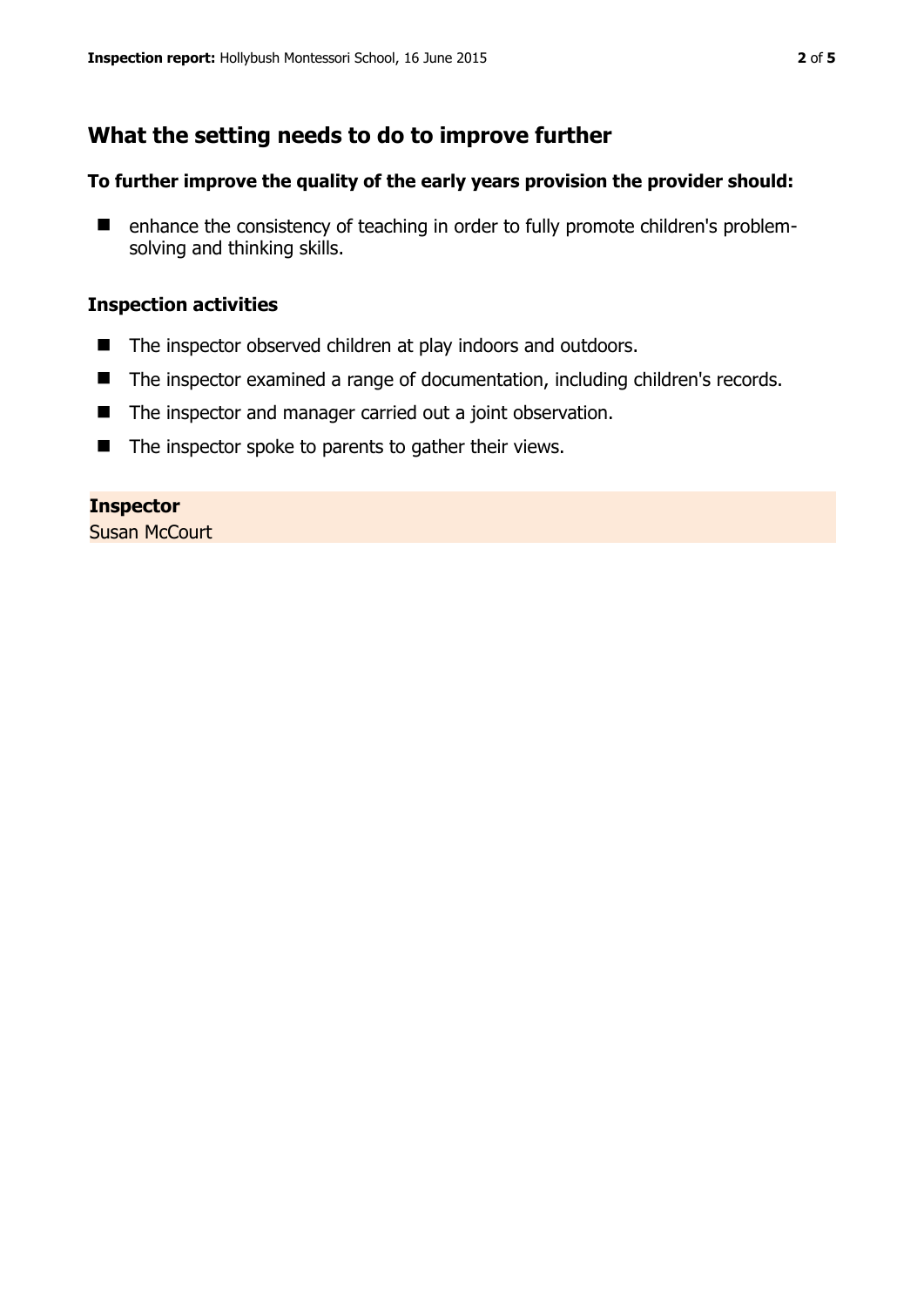#### **Inspection findings**

#### **How well the early years provision meets the needs of the range of children who attend. This is good**

Staff and parents work effectively together when children first start so that staff know children's learning needs from the outset. Staff meet with parents each term to discuss children's progress and parents can see children's learning records at any time. This promotes good partnerships in support of children's progression. Children are independent and eager learners. They devise their own play ideas and invite friends to join them, which means they build skills in working together on shared ideas. Children are familiar with the Montessori materials and carry out particular tasks very methodically. For example, children pour liquid between jugs using funnels. Staff encourage children to do as much as they can for themselves, such as writing their names on labels. Staff talk with children about what is happening so that children pick up a wide vocabulary and are confident communicators.

#### **The contribution of the early years provision to the well-being of children is good**

Staff have created a good learning environment with plenty of choice and a wide range of good-quality play equipment. Staff give good support to children's independence, which helps them to be well-motivated to explore and learn. Children move freely around the pre-school and can use toilets and sinks on their own as they learn to manage their personal hygiene. Children benefit from healthy snacks, frequent drinks of water and an attentive staff team who remind them to wear hats when playing in the sun. As a result, the care for children's physical well-being is good. Children behave very well. They tidy up their toys when they finish playing and treat the play materials with respect. For example, children tuck their chairs in when they leave a table. Children build good friendships and are spontaneously polite, taking turns and sharing their toys really well. This means that children are acquiring good skills for their future learning.

#### **The effectiveness of the leadership and management of the early years provision is good**

The manager and staff have a high level of qualifications. This makes them very effective at planning activities, observing children's progress and keeping children safe. Staff attend regular training to enhance their professional development and the manager is aware of the impact of training. For example, she notes that staff are planning new ideas for the outdoor area following a course on the subject. The manager involves staff and parents in her reflective practice by asking for their views and ideas. This helps her to set targets for improvement, such as using more musical instruments in children's play and researching methods to track children's progress more closely. The manager monitors the work of staff to maintain consistency in observations and assessments. Through supervision and mentoring, she identifies and addresses any achievement gaps in children's learning.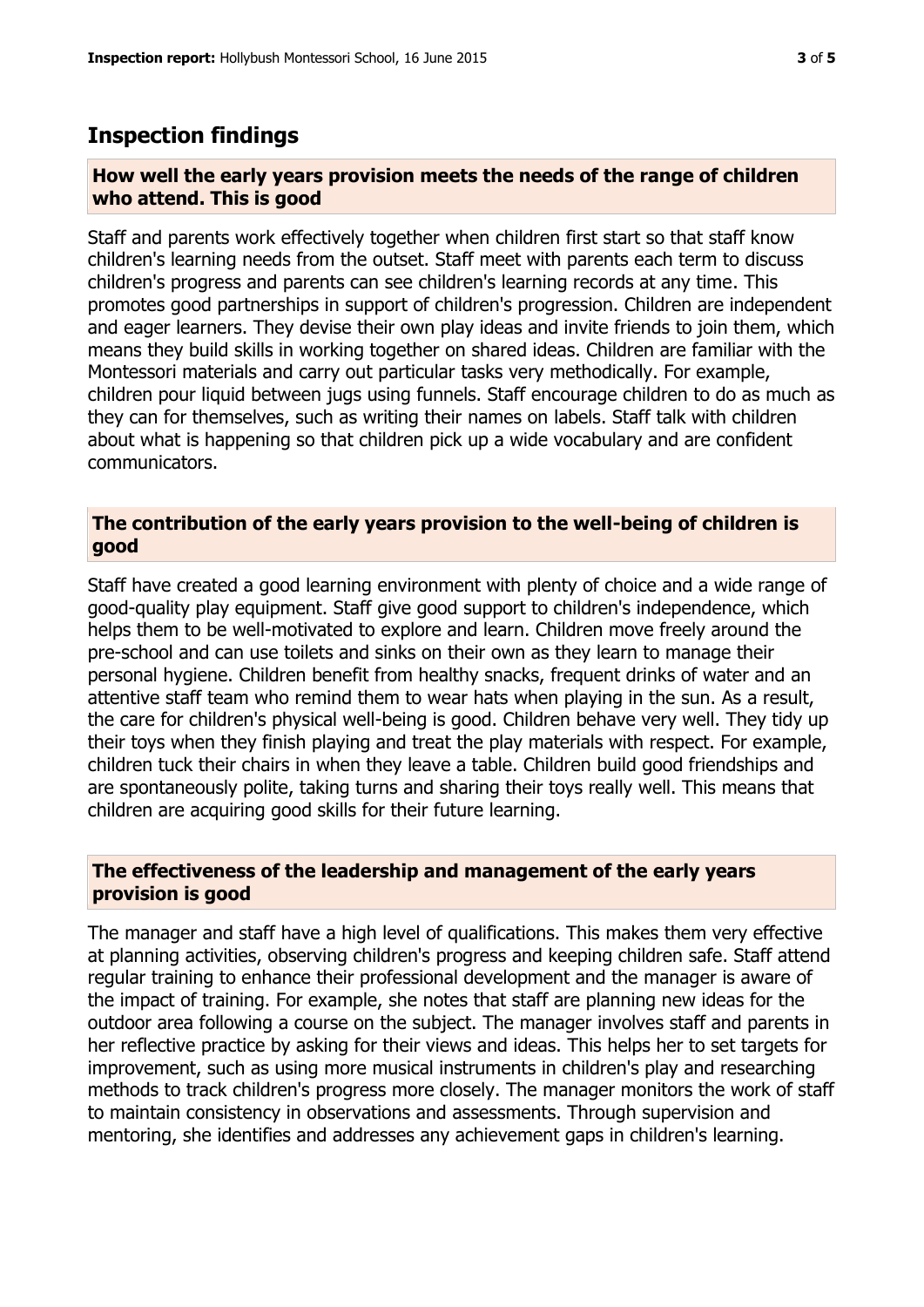### **Setting details**

| Unique reference number            | EY280814                    |  |  |
|------------------------------------|-----------------------------|--|--|
| <b>Local authority</b>             | Kent                        |  |  |
| <b>Inspection number</b>           | 826803                      |  |  |
| <b>Type of provision</b>           | Sessional provision         |  |  |
| <b>Registration category</b>       | Childcare - Non-Domestic    |  |  |
| Age range of children              | $2 - 5$                     |  |  |
| <b>Total number of places</b>      | 20                          |  |  |
| Number of children on roll         | 30                          |  |  |
| <b>Name of provider</b>            | Delphine Natalie Otto-Bruch |  |  |
| <b>Date of previous inspection</b> | 14 January 2009             |  |  |
| <b>Telephone number</b>            | 07984 133318 (Mobile)       |  |  |

Hollybush Montessori School registered in 2004. It is a privately owned and operates from one room within a community centre in Sevenoaks, Kent. It is open each weekday from 9.30am to 12.30pm during term time only. On the third Thursday of each month, the opening hours are 9am to 12 noon. The pre-school receives funding for free early education for children aged three and four years. A team of five staff work with the children; of these, four hold early years qualifications at level 5. The pre-school follows the Montessori educational philosophy.

This inspection was carried out by Ofsted under sections 49 and 50 of the Childcare Act 2006 on the quality and standards of provision that is registered on the Early Years Register. The registered person must ensure that this provision complies with the statutory framework for children's learning, development and care, known as the Early Years Foundation Stage.

Any complaints about the inspection or the report should be made following the procedures set out in the guidance 'Complaints procedure: raising concerns and making complaints about Ofsted', which is available from Ofsted's website: www.gov.uk/government/organisations/ofsted. If you would like Ofsted to send you a copy of the guidance, please telephone 0300 123 4234, or email enquiries@ofsted.gov.uk.